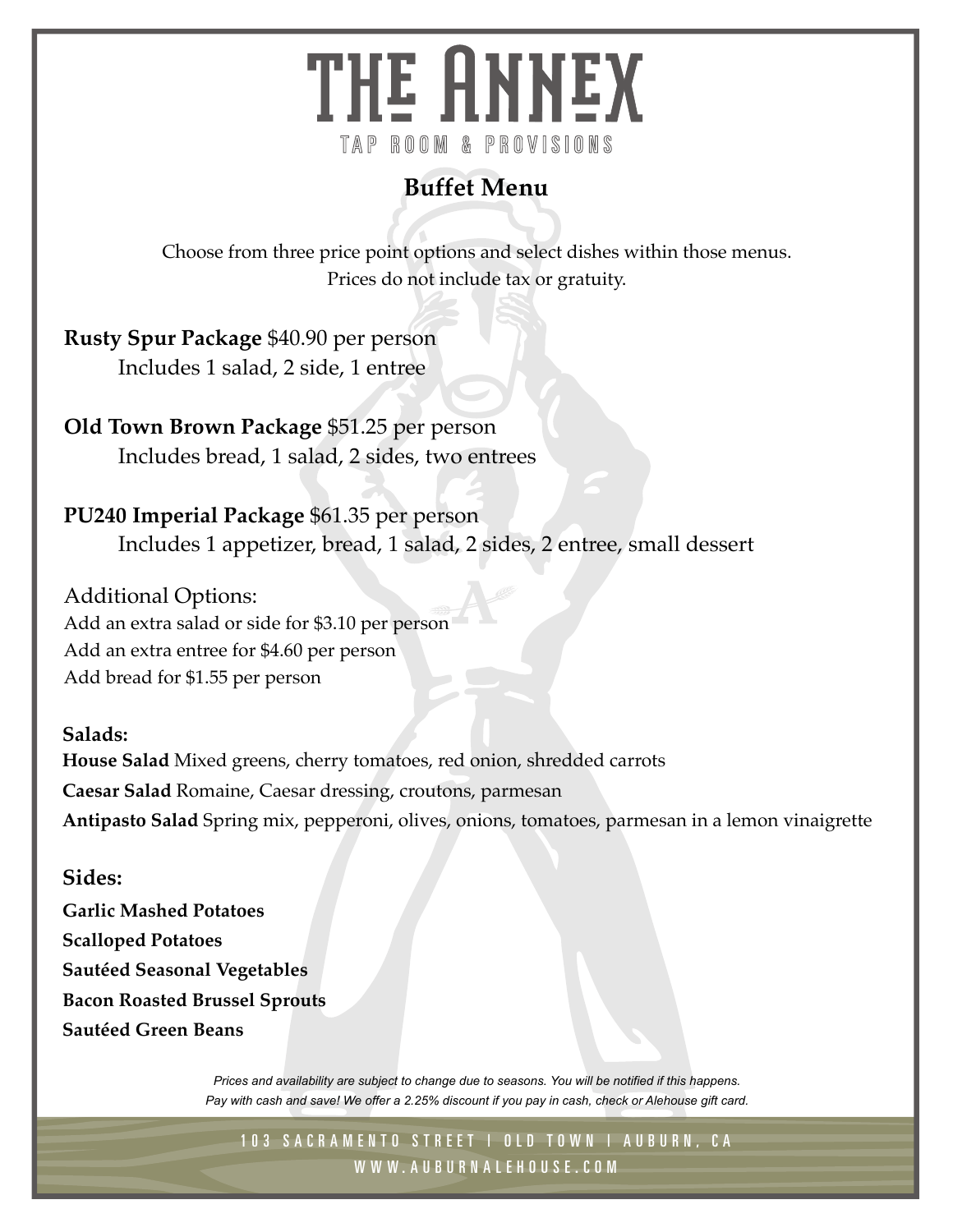# THE ANNEX TAP ROOM & PROVISIONS

### **Entrees:**

**Fried Chicken** Herb-brined, southern style buttermilk fried chicken breasts, sausage gravy **Short Ribs** Fork tender, Beer-braised short ribs in a stout gravy

**Tri Tip** Thick cut

**Beer Braised Bratwurst** Braised in Rusty Spur Lager, then charbroiled and served with pretzel bun, sauerkraut and brown mustard.

**Shanghai Spaghetti** Spiralized vegetables, zucchini meatballs, rustic marinara, parmesan cheese **Penne Pasta** Penne pasta in a tangy sun-dried tomato pesto cream sauce with capers, spinach & artichokes

**Tuscan Salmon** Grilled Atlantic Salmon, seasoned with fresh herbs and topped with sun dried tomato cream sauce

## **A La Carte Items:**

Starters (serves 4 per order) Rustic Meatball with grilled Sourdough \$11.25 Annex Fried Brussel Sprouts \$11.25 Pretzel Bites w/ Beer Cheese \$11.25 Artichoke Dip \$11.25 Charcuterie Platter (serves 6 and up) Market Price Veggie Platter (serves 6 and up) Market Price

### **Desserts**

**Fudge Brownie Bites** (24 pieces) \$32.72 **Lemon Bar Bites** (24 pieces) \$32.72 **Cheesecake Bites** (24 pieces) \$32.72 **Peach Cobbler** with vanilla ice cream (serves 24) \$73.65

> *Prices and availability are subject to change due to seasons. You will be notified if this happens. Pay with cash and save! We offer a 2.25% discount if you pay in cash, check or Alehouse gift card.*

103 SACRAMENTO STREET | OLD TOWN | AUBURN, CA W W W. AU B U R N A L E H O U S E . C O M